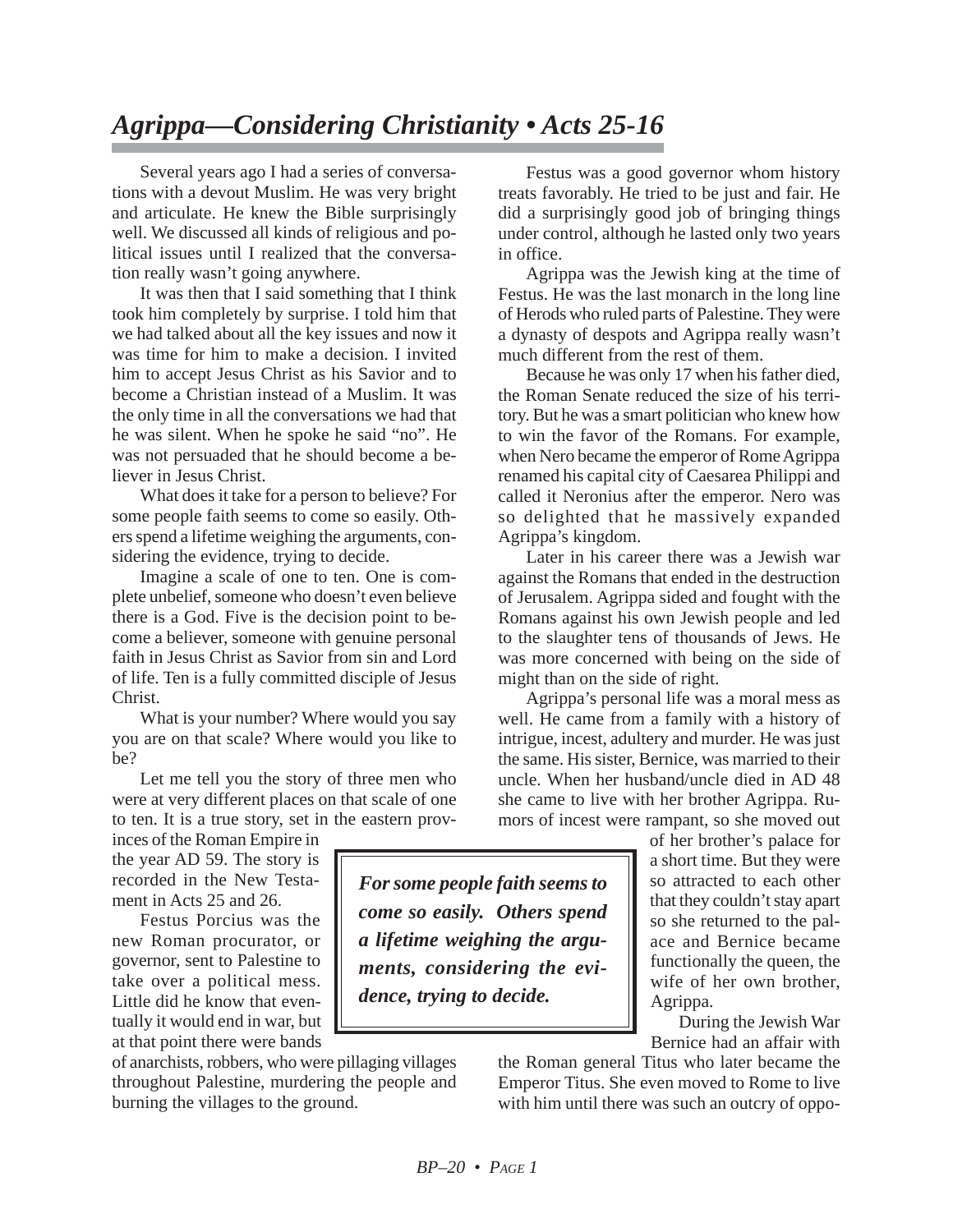sition that she was a political liability and was sent back to Palestine.

The third character in this story is Paul, the Christian. He's the man after whom our state capital in Minnesota is named, St. Paul. Paul was an interesting mix. He was born in a Roman city with Roman citizenship although he was thoroughly Jewish. He received an outstanding Jewish education and rose to become a member of the Sanhedrin, the body of 70 men who governed the Jewish religion in the first century.

When Paul converted to Christianity it caused outrage among many of the Jewish leaders. They had him arrested and wanted him tried and executed. This was at a time when politics were volatile and the Romans wanted more peace and less trouble.

Paul was arrested under the authority of the Roman governor Felix and was imprisoned in Caesarea, the Roman capital of Palestine. Felix knew that Paul hadn't done anything illegal but he hoped for a big bribe from Paul to let him go. He kept Paul in prison for two years waiting for the bribe. When Felix was recalled to Rome he left Paul in jail and let his successor, Festus, decide what to do with him.

Festus wanted to move the trial to Jerusalem, but Paul knew his enemies would probably ambush and kill him en route. So, Paul exercised the privilege of every Roman citizen. He said, "I appeal to Caesar!"

It was immediately out of the hands of Festus. He had no choice but to send Paul to Rome for a trial before the emperor. The only problem was writing up charges because there wasn't anything with which to charge him.

 Here's what happened next. It's recorded in Acts 25:23-26:1:

> The next day Agrippa and Bernice came with great pomp and entered the audience room with the high ranking officers and the leading men of the city. At the command of Festus, Paul was brought in. Festus said: "King Agrippa, and all who are present with us, you see this man! The whole Jewish community has petitioned me about him in Jerusalem and here in Caesarea, shouting that he ought not live any longer. I found that he had done nothing deserving of death, but because he

made his appeal to the Emperor I decided to send him to Rome. But I have nothing definite to write to His Majesty about him. Therefore I have brought him before all of you, and especially before you, King Agrippa, so that as a result of this investigation I may have something to write. For I think it is unreasonable to send on a prisoner without specifying the charges against him.

Then Agrippa said to Paul, "You have permission to speak for yourself."

Jesus had predicted that those who followed him would appear before kings, and that prediction came true. Paul stood before the Roman governor Festus and before the provincial Jewish king, Agrippa, and he told his FaithStory.

Almost every weekend at Wooddale Church we have a FaithStory. It is someone telling about becoming a Christian or inviting others to become Christians. This happens week after week, year after year. Each story is different. Each story is powerful. Personally, I think it is one of the most significant parts of what happens at Wooddale Church. It is not just some pastor talking about people becoming believers. It is "real people" telling their personal accounts of the transformation Jesus Christ has brought to their lives. It usually takes 3-5 minutes. Paul's FaithStory in Acts 26:2-23 takes about 3 minutes 20 seconds. Here is what he said:

> "King Agrippa, I consider myself fortunate to stand before you today as I make my defense against all the accusations of the Jews, and especially so because you are well acquainted with all the Jewish customs and controversies. Therefore, I beg you to listen to me patiently.

> "The Jews all know the way I have lived ever since I was a child, from the beginning of my life in my own country, and also in Jerusalem. They have known me for a long time and can testify, if they are willing, that according to the strictest sect of our religion, I lived as a Pharisee. And now it is because of my hope in what God has promised our fathers that I am on trial today. This is the promise our twelve tribes are hoping to see fulfilled as they earnestly serve God day and night. O king,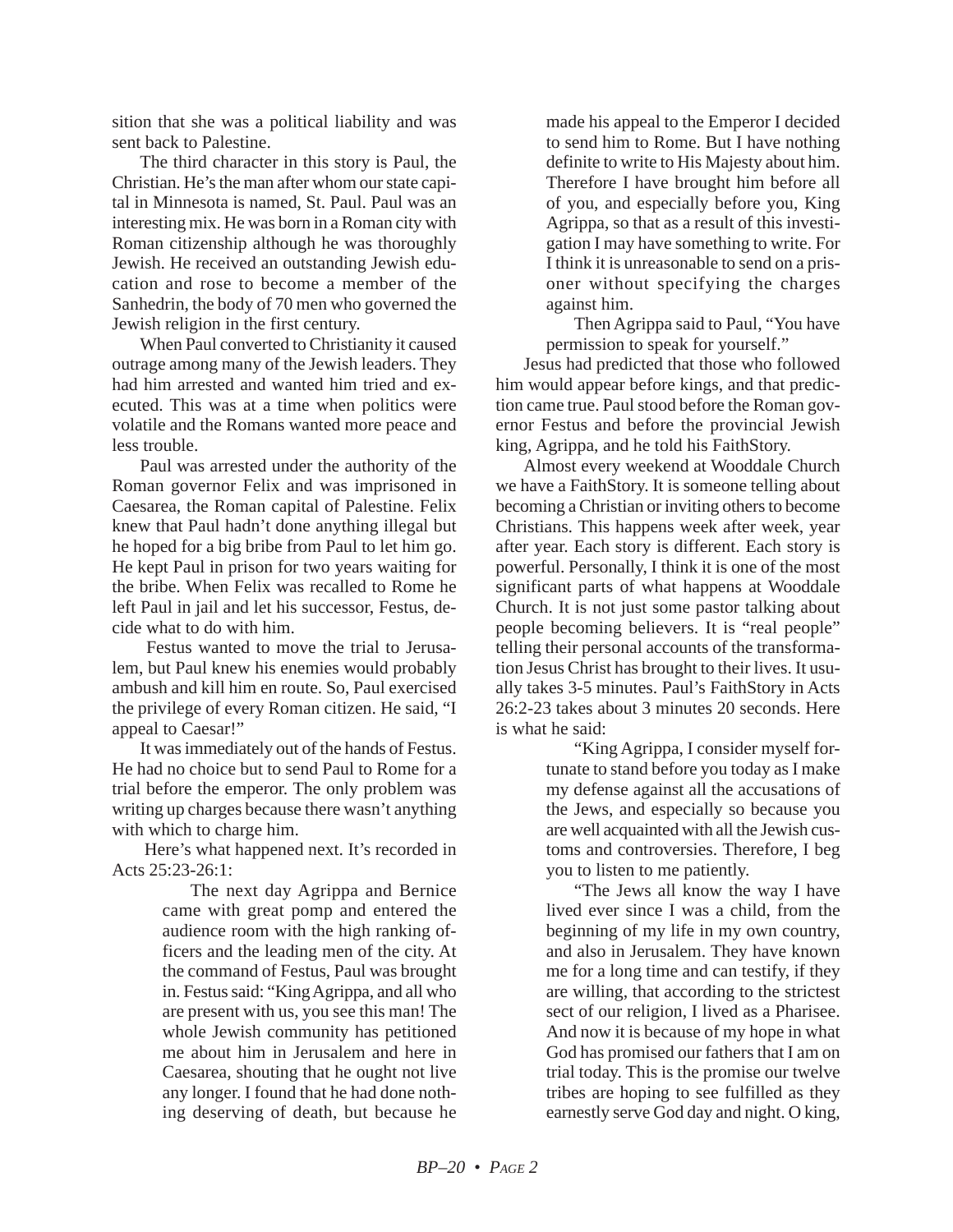it is because of this hope that the Jews are accusing me. Why should any of you consider it incredible that God raises the dead?

"I too was convinced that I ought to do all that was possible to oppose the name of Jesus of Nazareth. And that is just what I did in Jerusalem. On the authority of the chief priests I put many of the saints in prison, and when they were put to death, I cast my vote against them. Many a time I went from one synagogue to another to have them punished, and I tried to force them to blaspheme. In my obsession against them, I even went to foreign cities to persecute them.

"On one of these journeys I was going to Damascus with the authority and commission of the chief priests. About noon, O king, as I was on the road, I saw a light from heaven, brighter than the sun, blazing around me and my companions. We all fell to the ground, and I heard a voice saying to me in Aramaic, 'Saul, Saul, why do you persecute me? It is hard for you to kick against the goads.'

"Then I asked, 'Who are you Lord?

" 'I am Jesus, whom you are perse-

cuting,' the Lord replied. 'Now get up and stand on your feet. I have appeared to you to appoint you as a servant and as a witness of what you have seen of me and what I will show you. I will rescue you from your own people and from the Gentiles. I am sending you to them to open their eyes

and turn them from darkness to light, and from the power of Satan to God so that they may receive forgiveness of sins and a place among those who are sanctified by faith in me.'

"So then, King Agrippa, I was not disobedient to the vision from heaven. First to those in Damascus, then to those in Jerusalem and in all Judea, and to the Gentiles also, I preached that they should repent and turn to God and prove their repentance by their deeds. This is why the Jews seized me in the temple court and tried to kill me. But I have had God's help to this very day, and so I stand here and testify to small and great alike. I am saying nothing beyond what the prophets and Moses said would happen—that the Christ would suffer and, as the first to rise from the dead, would proclaim light to his own people and to the Gentiles."

Paul's points are clear. First he explained the way he used to be, religious but wrong. In fact, he ended up being a murderer. Then he told what happened to change him—he encountered Jesus Christ and believed. He then told the difference becoming a Christian had made in his life—he experienced God's help every day and in every situation. And finally he gave the basis for his Christian faith—Jesus Christ suffered for our sins, died and rose again from the dead.

Festus interrupted Paul's FaithStory and blurted out: "You are out of your mind, Paul! Your great learning is driving you insane!"

Festus didn't believe in God. Therefore, he didn't believe that God could raise people from the dead. And he did not believe that Jesus Christ could totally transform a person's life and make that person completely different. He was so set

*There is no record that he ever became a Christian. It is as if he had his one great chance and he turned down Jesus Christ forever.*

in his pagan ways that he assumed anyone with this kind of story and faith must be insane.

But Agrippa was different. He had a religious background even though he lived a rather irreligious life. He

knew at least something about the Bible. He had seen people who had become Christians and he knew that their faith was real.

Paul carefully spoke to both of them at the same time in Acts 26:25-27:

> "I am not insane, most excellent Festus," Paul replied. "What I am saying is true and reasonable. The king is familiar with these things, and I can speak freely to him. I am convinced that none of this has escaped his notice, because it was not done in a corner. King Agrippa, do you